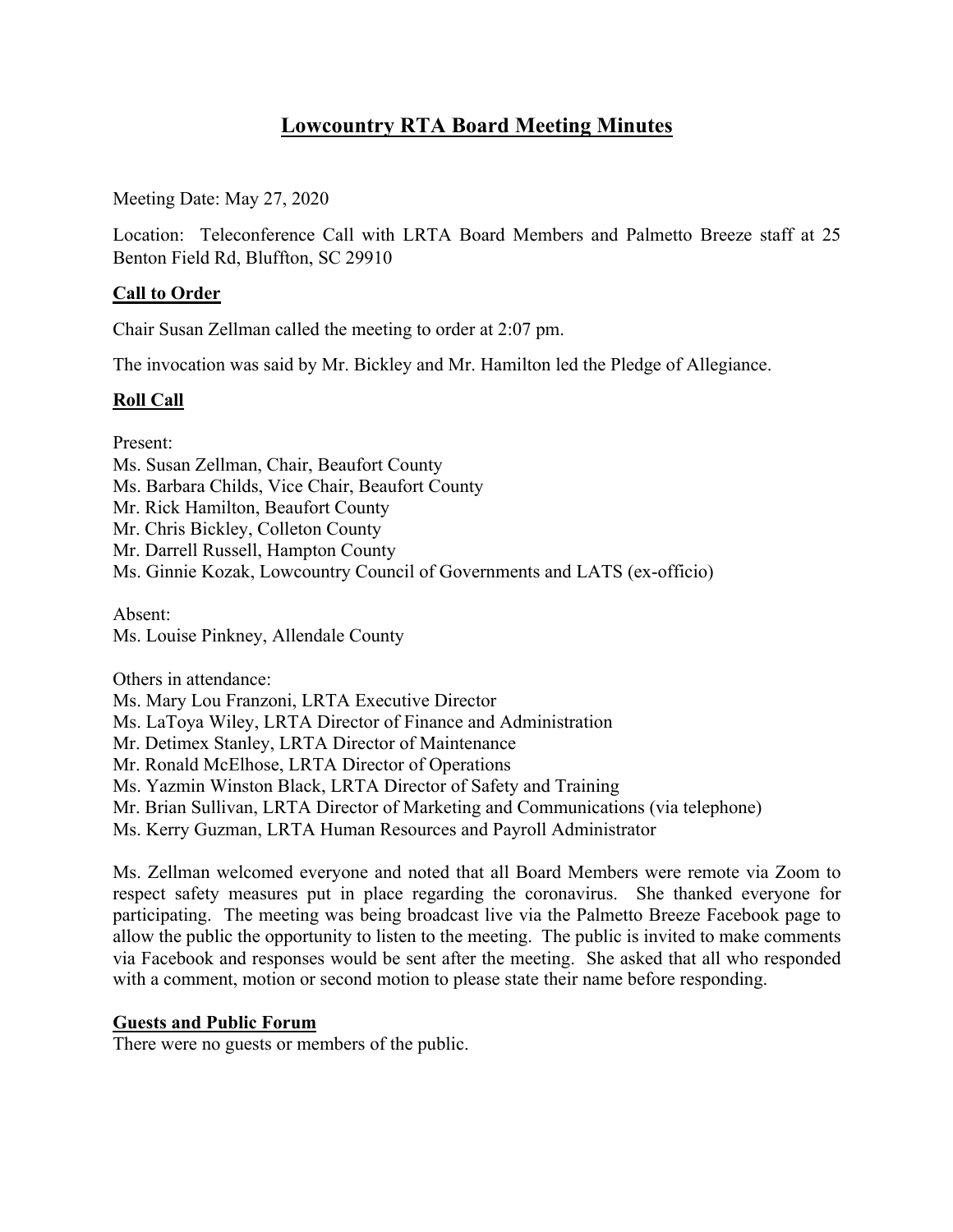#### **Approval of Minutes**

**A motion to approve the minutes from March 25, 2020 was made by Mr. Hamilton and seconded by Mr. Bickley**. Ms. Childs said on page 4, the second to the last sentence, the word "the" in front of Marc Orlando needs to be changed to "that" in the March minutes. **The motion carried.**

#### **Action Items**

### **Resolution for Electronic Meeting:**

Ms. Franzoni discussed the resolution put forth by the Beaufort County Boards and Commissions. It asks that LRTA adopt the resolution in order to explain to the public how the meetings are conducted and how the public would be able to have input. The resolution is from March 23, 2020 to June 11, 2020. It could be extended by Beaufort County. The resolution states that an emergency exists and we are not having in person meetings. It would be adopted today (May 27, 2020) and signed by the chairperson of the board. **The motion to adopt the resolution was made by Mr. Hamilton and seconded by Ms. Childs.** Ms. Childs stated that on page 2 sub paragraph A it states, notice of the meeting will be published on the Beaufort County website. Ms. Franzoni stated that she sent the notice to Tithanie Vaughan on the previous Friday for that purpose. Ms. Childs asked if the agendas had always been published in the past. Ms. Franzoni stated she had not looked in the past to see. Ms. Franzoni stated she would check. **The motion carried unanimously.**

### **FY21 Budget Discussion and Approval:**

LRTA has been working on the budget and Ms. Franzoni is comfortable with the numbers. Upon further review of the process, LRTA still needs to enter the data into the spreadsheet for the indirect cost rate and for the split between the rural and urban. Ms. Franzoni apologized for that step missing last Friday. Ms. Franzoni proposed that another virtual meeting take place on June 10, 2020 so LRTA can update the spreadsheet and send out to the board. Ms. Zellman apologized to Mr. Hamilton because he did not know he was the chair of the budget committee. Ms. Zellman asked Mr. Hamilton if he had a report or recommendation. He concurs with Ms. Franzoni. He does recognize that there have been personnel changes internally and on the board. LRTA has given out some good data. Mr. Hamilton congratulates LRTA on being able to offer a budget that is very much on par with the budget from the prior fiscal period. Ms. Childs concurs with Mr. Hamilton. **The motion to postpone the budget vote and propose a special meeting strictly about the budget was made by Mr. Hamilton. Ms. Childs second the motion.** Mr. Bickley stated that he would appreciate it if the budget information could be sent out a few days before the meeting. Ms. Franzoni agreed. **The motion carried unanimously.** Ms. Zellman stated that the special meeting information will need to be sent to Beaufort County since it is before June 11, 2020.

### **Safety Management System Plan Approval:**

Ms. Franzoni stated that this Safety Management System Plan is required by the Federal Transit Administration of all transit systems in the US, Puerto Rico and all of its other jurisdictions. LRTA chose to participate in the SCDOT facilitated plan. The deadline has been extended until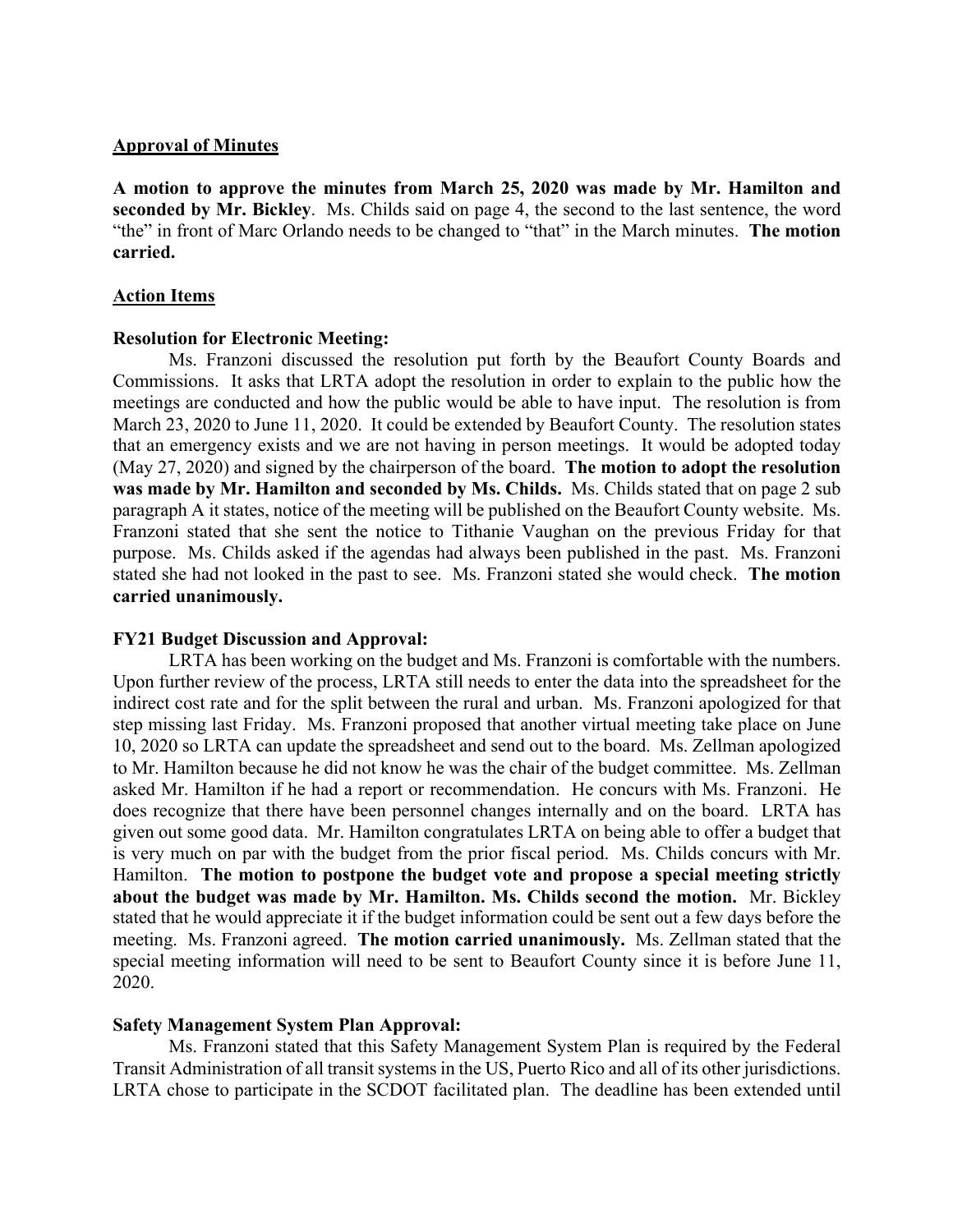the end of December. The SCDOT asked for volunteers to work with a consultant and set up a template for the rest of the state. Ms. Black volunteered immediately. LRTA is the first property in the state to have the plan come before its board for approval. The consultant came to LRTA a few times and met with all the members of the staff.

Ms. Black thanked the board for reviewing the SMS plan. It sets the standard for Palmetto Breeze. Safety will be the groundwork of everything we do. Everything will be tracked in our new matrix. The goal is to present this plan to our employees during our monthly meeting in June. Ms. Zellman congratulated Ms. Black on an outstanding job. Ms. Black thanked her but stated that it was a team effort to get this done. **The motion to approve the Safety Management System Plan was made by Mr. Bickley and second by Mr. Hamilton.** Mr. Bickley asked how implementing the new plan will affect the day to day operations of the maintenance and operations departments. Ms. Franzoni stated that it will not affect the jobs that much but instead gets everyone rowing in the same direction. She stated that it strengthens everyone being on the same page and on the follow through. Mr. Bickley stated that it will be important on how it is introduced and implemented to the staff. Ms. Childs gave kudos to the staff and to Ms. Black for pulling all of this together. **The motion carried unanimously.**

### **By-laws:**

Ms. Zellman stated there were four items that she needed input on.

- 1) The spelling of bylaws, by-laws or bylaws. Ms. Zellman asked if anyone had a preference or opinion on what the spelling should be. Ms. Kozak asked if Mr. Sullivan knew what the most common use was. Mr. Sullivan stated he feels the hyphenated version is the most common. Mr. Bickley, Mr. Hamilton and Mr. Russell agreed with the hyphenated.
- 2) The old by-laws have the mission statement. The new by-laws were based on a template that did not have the mission statement. If the mission is kept out of the by-laws and needed to be changed, the by-laws would not have to be changed. Mr. Bickley stated keep the mission statement out of it. Ms. Zellman asked Ms. Franzoni if she wanted to keep it out. Ms. Franzoni agreed. Mr. Hamilton and Mr. Russell agreed.
- 3) Citizens Advisory Committee Ms. Zellman asked for thoughts on the committees' general concept. Ms. Franzoni stated that generally interested parties are usually Paratransit passengers. Ms. Franzoni stated that she has not had much public interest in wanting to be involved in Palmetto Breeze. Ms. Zellman stated that it could be a way to bring in not only advocates but people who could help us. Ms. Kozak stated that we could recruit board members from the Citizens Advisory Committee. Ms. Childs reminded that this would be an advisory committee. Ms. Kozak stated that staff would need to be attached to this committee. Ms. Zellman said that it was written to state that one staff member and one board member would need to be at each meeting. Mr. Bickley stated that generally he does not have positive feelings about the committee. He stated this also created additional staff responsibility that he feels is unnecessary. Ms. Kozak stated that Federal Highways had eliminated Citizens Advisory Committees about six years. Mr. Hamilton agreed with Mr. Bickley. Ms. Childs stated that the by-laws would say "should the board determine that the committee would be beneficial". Ms. Zellman asked if it should be an ad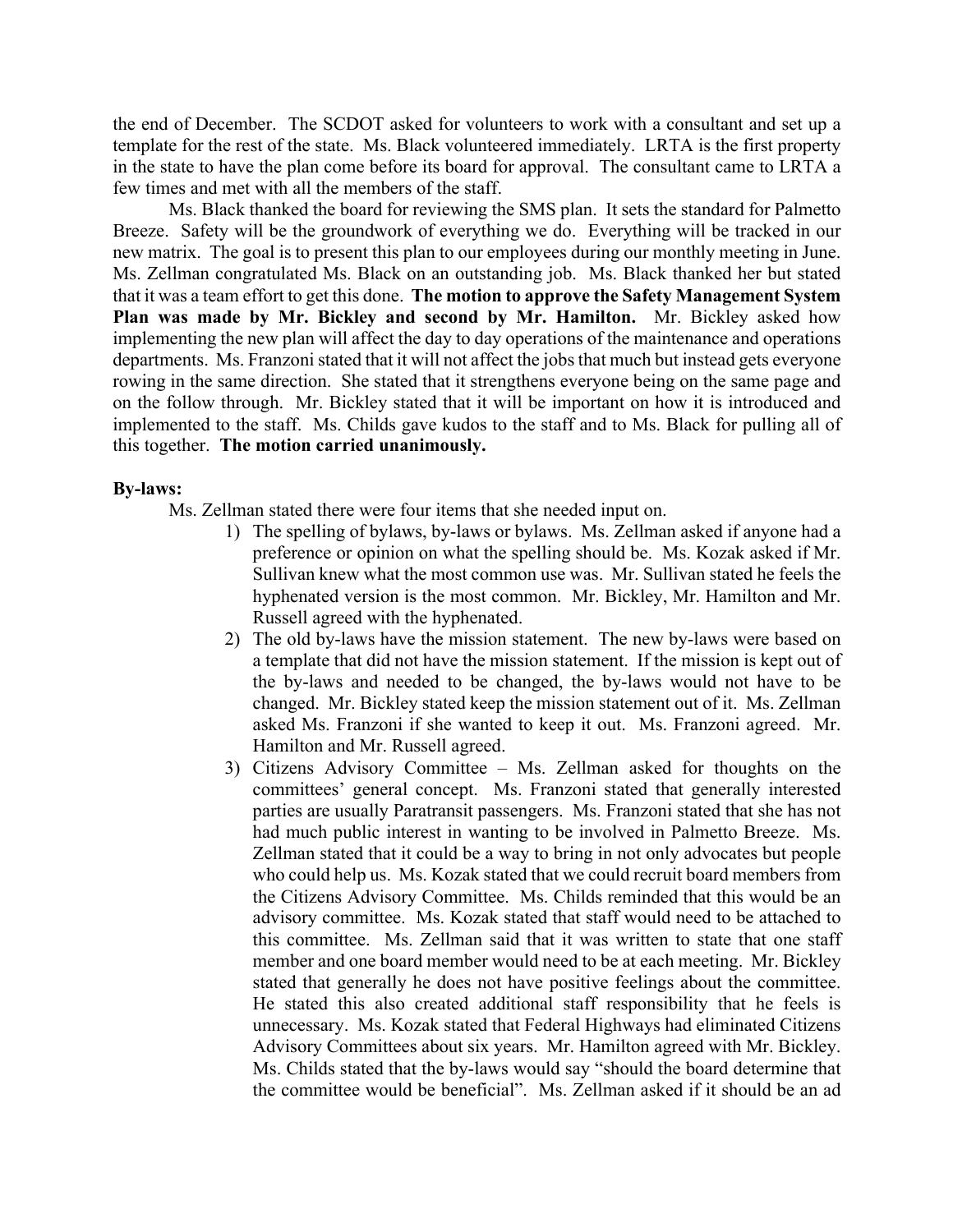hoc committee instead of in the by-laws on its own. It wouldn't be so formal that way. Mr. Bickley stated that on page 14 under section 13 "Committees" sub section A: "The board chair may create one or more committees of the board and appoint members to serve on them and such committees shall have the membership purpose and authority as made be determined by the board". Ms. Childs stated that this says this appoints board members. She stated that it could be amended. Mr. Bickley suggested adding a sentence to the Ad Hoc committee section "Other ad hoc committees may be formed in the future (created in the future) by board or as needed by board action." Ms. Zellman asked for opinion. Ms. Childs asked if we were removing Article Nine. Ms. Zellman stated yes but we are preserving the verbiage in a separate document to reference as needed.

4) Ms. Zellman stated that her next question was a moot point. She stated that it was going to be if we should have people be appointed from each one of the appointing authorities. Ms. Childs stated that it would be no more than 15 members but now that it is being deleted from the by-laws, it can be discussed later.

Ms. Zellman stated that Article 9 is being removed from the by-laws. Ms. Zellman asked for any other input. Mr. Bickley stated he thanks Ms. Zellman and Ms. Childs for going through this project. He stated LRTA was created under state enabling legislation. The by-laws reference that. He stated under SC code there is something called the Regional Transportation Authority Law that was adopted in 1985. In there, it makes reference to some RTAs in existence prior to 1985. Mr. Bickley asked is LRTA was one of those. Ms. Franzoni stated that we were. We were chartered before 1985. Mr. Bickley stated that we need to look at the enabling legislation and see if the bylaws are consistent with that enabling legislation. The 1985 law states that the board officers only serve for one year. However, our by-laws and practice have been that they serve two years. Mr. Bickley stated we need to be in compliance with state law. Ms. Childs stated that she would like an attorney to review our by-laws. Mr. Bickley said that our charter should state what law we were chartered under. Ms. Franzoni stated that she would send it out after the meeting. Mr. Bickley said there was a reference on page 18, section 1, The Executive Committee. But on page 15 the executive committee was not listed as one of the standing committees/primary committees. Mr. Russell said there may be a typo with "Executive Director shall provide the board with recommendations for performance." He does not know why they would do that for themselves. He thinks a word might have been misplaced but does not have the page number.

Ms. Zellman suggested that the by-laws be moved to the special meeting on June 10, 2020. This will allow time for the corrections and adjustments to be made. **Ms. Childs motioned to review the by-laws on June 10,2020 with the recommended changes that have been presented and incorporated into the draft by-laws and take action if necessary. Mr. Hamilton seconded. The motion carried unanimously.**

### **Informational Items**

1. Ms. Franzoni provided the Executive Director's report. Highlights included: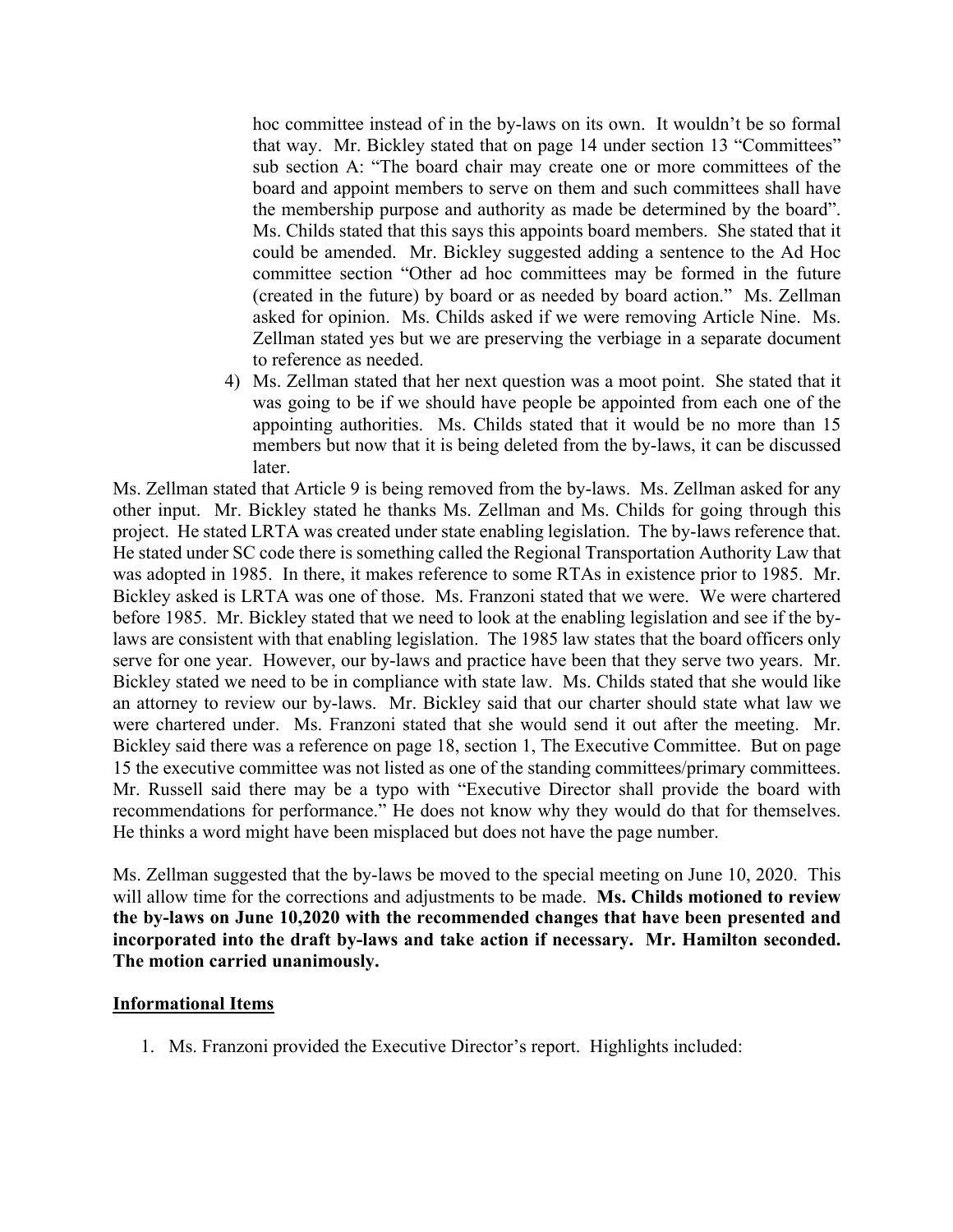- Ridership in March was 13,772 versus 20,065 from the year before. Ridership in April 8,459 versus 25,000 from 2019. Ridership is slowly coming up. We are not back to where we were.
- Marketing update: Public Involvement for Transit Master Plan. We are in between week 1 and week 2 for the public comment period. Our website traffic went up 31%. The Chamber of Commerce and the Town of Bluffton are promoting this as well. Ms. Kozak stated that the LCOG is also promoting it.
- March and April were big months in terms of dealing with Covid-19. We are talking with Hilton Head regarding the trolley.
- Effective today, it is mandatory to wear masks on our commuter buses. Each driver has a supply of paper masks. This is for the protection of everyone. Mr. Bickley asked what the response was if someone refused to wear a mask. Ms. Franzoni stated that the person will not be allowed to board the bus and police will be called if the passenger is unruly.
- Renovations are being done for the Administration facility. Kenneth Scott Builders won the bid for the job. The job should take at most eight weeks.
- 2. Ms. Wiley reported on the financial statements.
	- March and April revenue was down due to Covid-19. Contracts were delayed/cancelled, and revenue went down about \$30,000 for the two months. Trolley service is delayed until June 15, 2020. Daufuskie service resumed May 22, 2020. July 1, 2020 fares will resume.
	- Building renovation will take about eight weeks.
	- Cash position is that we are low on cash. Mr. Bickley asked if we were current on our bills. Ms. Wiley stated that we were within the 30-day net except for the Beaufort County Fuel Bill. Once we receive our local match and the next draw down, we will be good to go. Ms. Childs asked when the next drawdown was. Ms. Wiley stated it would be in mid-June. Mr. Bickley asked if our drawdowns were current with the state and the federal. Ms. Wiley stated that we were. Mr. Bickley asked how we were drawing down without the indirect cost information. Ms. Wiley stated that it was already in place. It was being allocated to the right place.

# 3.) Chairpersons Report

Ms. Zellman thanked the administration and staff for continuing the mission of LRTA for working and moving forward during the current situation. She also thanked the board members for being on committees.

# **Old Business**

1. Urban Study, Phase 2 and the Town Hall Meeting

Ms. Franzoni encouraged everyone to go to the website, look for the Town Hall meeting regarding the urban study, review and leave comments. Ms. Zellman asked if she or Brian could send a list of business this was sent to. Mr. Sullivan said he would send a list out this afternoon.

2. Trolley Service Resumptions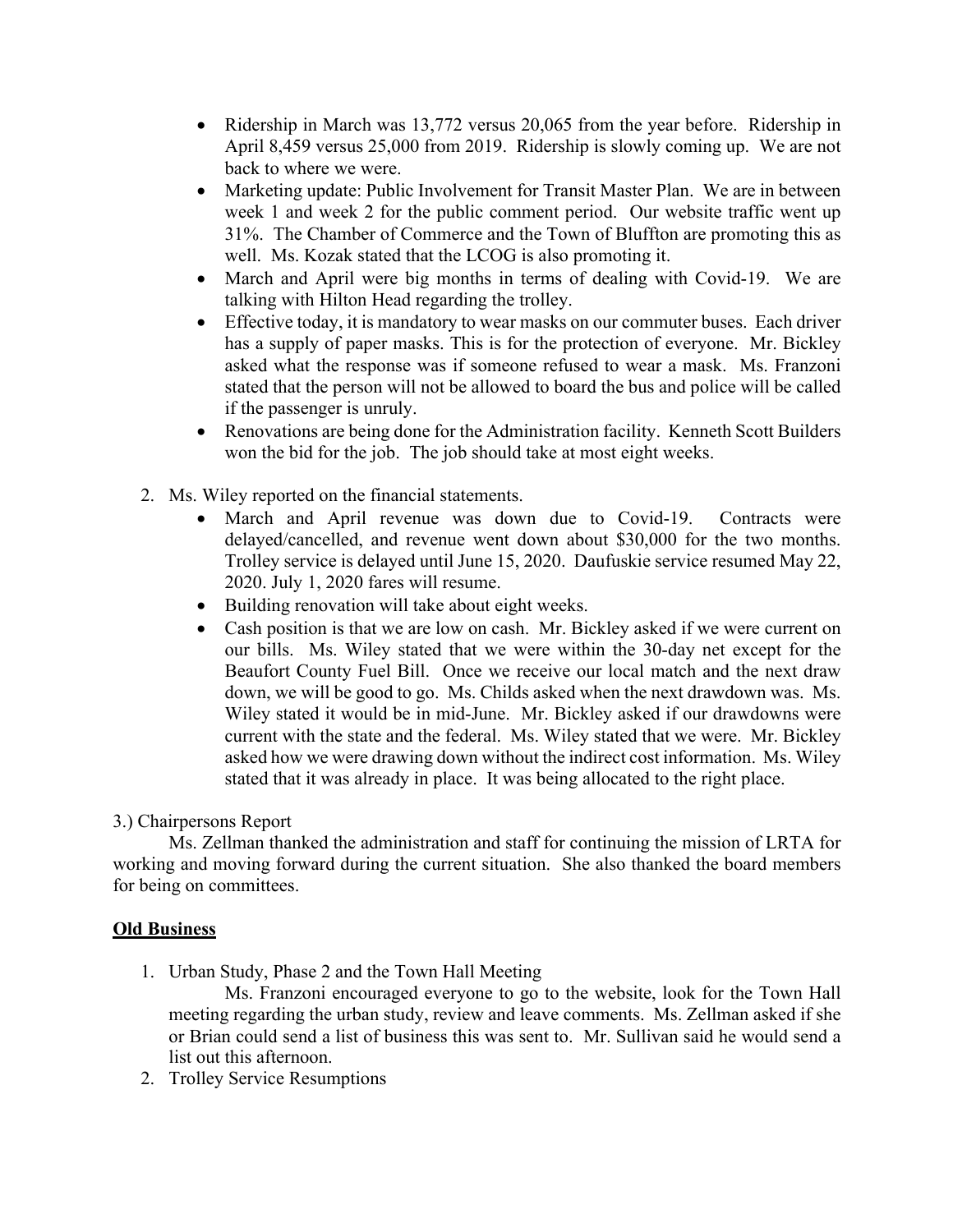Ms. Franzoni stated Hilton Head Trolley almost ready to go. She reached out to Anne Cyran about the Town's thoughts on us resuming service. Ms. Cyran asked what precautions we were taking. Maintenance is working on putting a screen up between the driver and the passengers. Ms. Franzoni stated that she will provide an update at the June 10, 2020 meeting. If for some reason there is a glitch in the date for the Trolley Service, it will be moved to July 1, 2020.

3. LATS Update

Ms. Kozak referred back to the Transit Master Plan. LATS will have money from Guide Share. This will start in the next fiscal year. It will be somewhere between \$4 and \$5 million to spend on transportation improvement projects. It cannot be used as local match because it is federal money. Ms. Zellman asked if we would have to do a formal application. Ms. Kozak said an application would need to be submitted to the LATS committee. It can be used for capital or operating costs. Ms. Childs asked when the next LATS meeting was, and Ms. Kozak stated it would be a week from Friday. Ms. Franzoni asked if it was a Zoom meeting and Ms. Kozak stated it would be.

4. Board Vacancies

Ms. Franzoni followed up with Jasper County and they had LRTA appointment on their May 18, 2020 agenda. She sent an email inquiring about the appointment. Ms. Franzoni also sent an email to the clerk of council in Allendale asking if Ms. Pinkney was going to be reappointed or if someone else was being appointed. Ms. Zellman asked Mr. Bickley if he had any luck for someone for Colleton County. He has not.

#### **New Business**

1. Conflict of Interest Statements

All board members need to sign and either mail or scan and email the statements to Ms. Franzoni. The deadline is the end of the month.

2. Beach Shuttle

This was done last year due to the construction of the new Coligny park area. Ms. Franzoni received a call from the attorney for Hilton Head. They asked for the shuttle this year for the entire summer, Saturday and Sunday only. We have set up a contract with them. There were 450 people on Saturday between 10am to 3pm. There were 275 on Sunday. The Daufuskie Ferry is back in service. We are waiting to hear back from Palmetto Bluff.

#### **Announcements**

Ms. Kozak's last day is June 30, 2020.

#### **Next Steps**

April 15, 2020 minutes will be sent out and will be included in July's meeting.

Budget approval meeting will June 10, 2020 at 2pm. Data will be sent out by the Friday before.